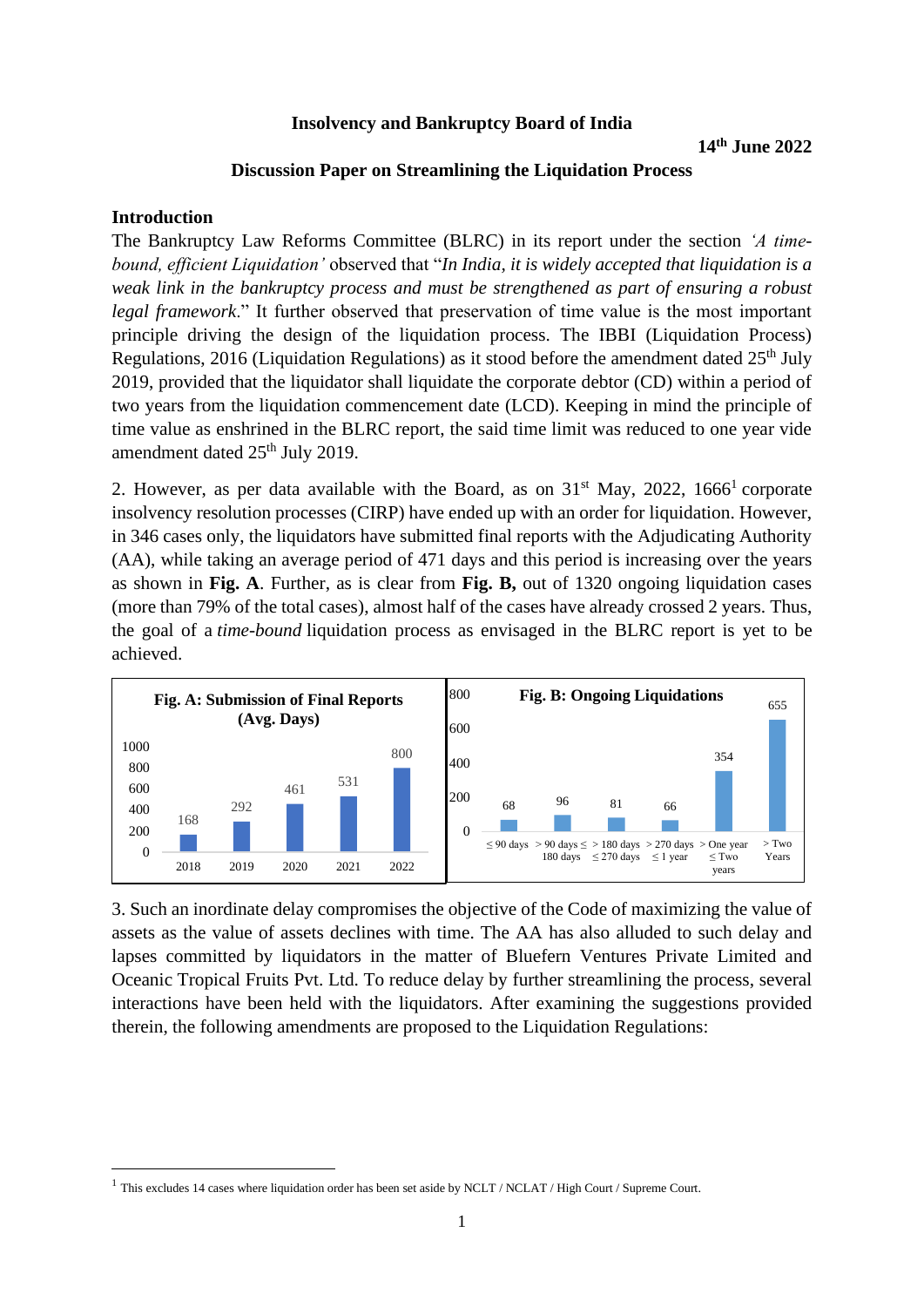# **A. Stakeholders' Consultation Committee (SCC)**

# **A1: Streamlining the Constitution of SCC:**

4. The Insolvency and Bankruptcy Code, 2016 (Code) does not envisage any mechanism for oversight and monitoring of liquidation process and liquidator by creditors, similar to that provisioned for CIRP through Committee of Creditors (CoC). Sub-section (2) of section 35 of the Code only provides that, "*The liquidator shall have the power to consult any of the stakeholders entitled to a distribution of proceeds under section 53*". To fill this gap, the Board under the Liquidation Regulations has provided a formal monitoring mechanism in the form of SCC.

5. Regulation 31A of the Liquidation Regulations, in this regard, provides that a SCC shall be constituted within 60 days from LCD, to advise the liquidator on matters relating to (a) appointment of professionals and their remuneration under regulation 7 and (b) sale under regulation 32. The decision(s) taken by the liquidator prior to the constitution of SCC shall be placed before SCC in its first meeting, for information. However, the liquidator takes significant decisions related to appointment (including that of valuers) and sale of assets in the first 60 days (i.e., before the constitution of SCC), and mandating such decisions to be placed before the committee on ex-post basis weakens the accountability of liquidator. Further, the present composition of SCC includes representatives of *all* classes of stakeholders, irrespective of the amount of their claims (in proportion to total claims against the CD).

**6. Proposal 1:** *In this regard, it is proposed that the CoC as constituted during CIRP on the basis of admitted claims shall function as SCC during liquidation process with the voting share of members of SCC being same as that in the CoC. The stakeholders who are part of CoC without voting rights will be part of SCC without voting rights. The liquidator shall convene first meeting of SCC within seven days of liquidation commencement date.*

*7. After adjudication of claims received during liquidation process and within 60 days of liquidation commencement date, composition of the SCC will be changed with stakeholders having voting rights in proportion to the share of payments they will receive as per waterfall mechanism in Section 53 if the liquidation value as per the latest valuation available is taken as the proceeds for sale. In case, any valuation is undertaken subsequently, voting rights of the stakeholders may be revised accordingly.*

# **A2: Advice of SCC:**

8. As stated above, section 33(5) of the Code empowers the liquidator to consult any of the stakeholders entitled to distribution of proceeds under liquidation, however, such consultation is not binding on the liquidator. Regulation 31A (9) of the Liquidation Regulations specifies voting percentage to arrive at a decision by stakeholders, by stating that, *"The consultation committee shall advise the liquidator, by a vote of not less than sixty-six percent of the representatives of the consultation committee, present and voting.".* Though the regulation provides that the liquidator shall record the reasons in writing if he takes a decision different from the advice provided by the SCC, the same is not considered adequate to ensure accountability of liquidator and leaves monitoring of liquidation process much to be desired. Hence, the present arrangement needs to be strengthened to provide for strong checks and balances if the liquidator takes a decision contrary to the advice of the SCC.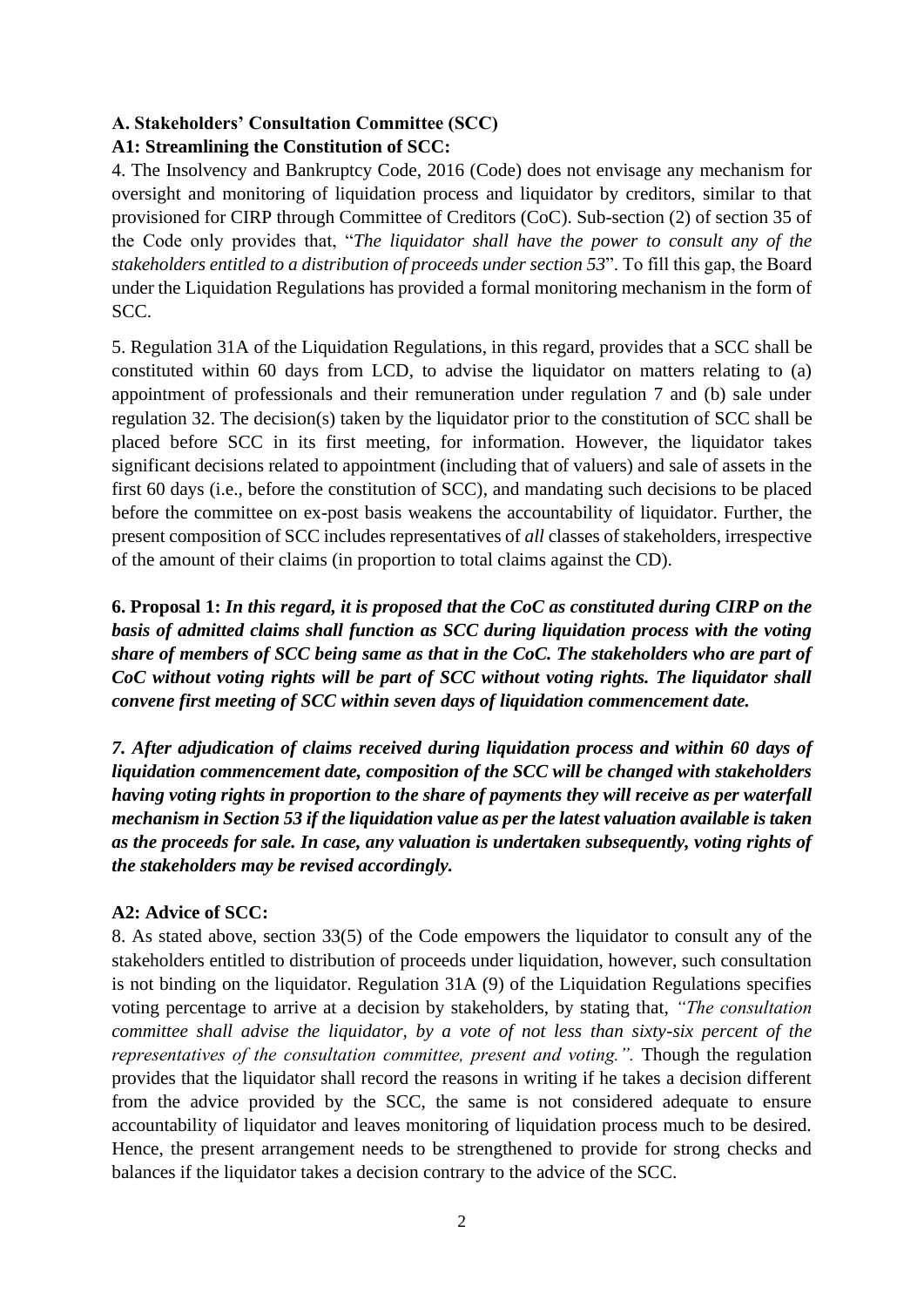**9. Proposal 2:** *The liquidator shall put the agendas for deciding on remuneration of professionals, sale under regulation 32, including manner of sale, pre-bid qualifications, reserve price, amount of earnest money deposit, and marketing strategy, need for fresh valuation, etc. before the SCC. The SCC shall advise the liquidator by a vote of not less than sixty-six percent of the representatives of the consultation committee, present and voting. In cases where the liquidator takes a decision contrary to the advice of the SCC, he shall record the reasons for the same in writing and forward the records relating to the said decision in a separate Form (prescribed by the Board), to the Adjudicating Authority and the Board within five days of the said decision.* 

#### **A3: Relinquishment of Security Interest by Secured Financial Creditors:**

10. Regulation 21A (1) of the Liquidation Regulations provides that where a secured financial creditor does not intimate its decision regarding relinquishment of its security interest within thirty days from the LCD, the assets shall be presumed to be part of liquidation estate. However, it is experienced by the liquidator that intimation of relinquishment generally communicated belatedly in piecemeal resulting into delay in auction process. Hence, there is a need to introduce a structured mechanism to deal with this issue of relinquishment of security interest.

**11. Proposal 3:** *A secured creditor shall intimate its decision regarding realisation or relinquishment of its security interest under section 52 of the Code, in the first meeting of the SCC itself (instead of the currently mandated 30 days from liquidation commencement date). Where a secured creditor does not intimate its decision in the first meeting, the assets covered under the security interest shall be deemed to be part of the liquidation estate. Further, if a secured creditor decides not to relinquish its security interest, such creditor shall not be part of SCC and the voting share of remaining members of the SCC shall be modified accordingly*.

## **A4: Replacement of Liquidator**

12. For timely and speedy reorganization which is the essence of the Code, section 34(1) of the Code provides that under normal circumstances, the resolution professional (RP) shall continue as the liquidator. Sub-section (4) provides the circumstances in which the AA shall by order replace the RP. The Code and the Regulations made thereunder bestow various powers on the CoC which includes appointing the Interim Resolution Professional (IRP) as the RP, supervising their functioning and conduct, and in the event, the conduct of the RP is not up to its satisfaction, even replace the RP under section 27 of the Code. However, there is no provision like section 27 to provide for replacement of liquidator during the liquidation process.

**13. Proposal 4:** *To further empower the stakeholders during liquidation process, it is proposed that the SCC may, by a majority vote of not less sixty-six per cent, present and voting, propose replacement of the liquidator and it shall file an application before the Adjudicating Authority for appointment of the proposed liquidator.*

## **A5. Fee of the Liquidator**

14. At present, considerable time passes between the application filed for seeking liquidation and the liquidation order by the AA, thus, the fees of the liquidator fixed by CoC may no longer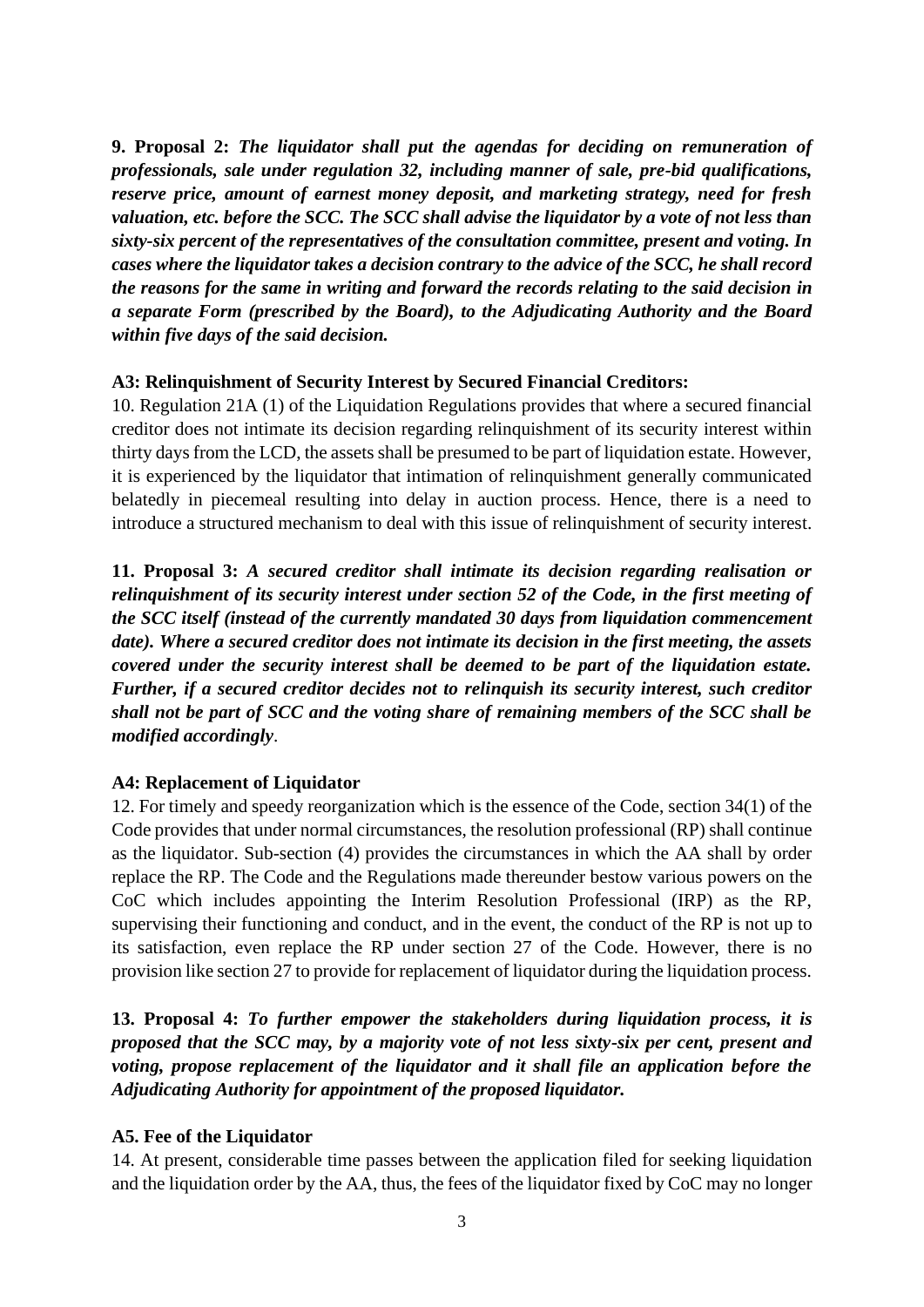be relevant. Further, CoC may not decide to fix this fee while deciding to liquidate the CD. Therefore, there may be a need to fix/ review the fees of the liquidator in the initial phase of the liquidation process. Further, in cases where fee structure under regulation  $4(2)(b)$  of the Liquidation Regulations is applicable, there will be an opportunity for stakeholders to review the same.

## **15. Proposal 5***: SCC will fix/ review the fees of the liquidator in its first meeting.*

#### **B. Compromise or Arrangement**

16. The Code provides for a market mechanism for rescuing failing but viable CDs and liquidating failing and unviable ones. The liquidation process starts in case the insolvency resolution process fails or the CoC decides to liquidate the company at any time during CIRP. During liquidation process, the Companies Act, 2013 (Act) envisages compromise or arrangement as mode of revival of CD. Section 230 thereof, as amended by the Code, enables compromise or arrangement on the application by a liquidator appointed under the Code, as under:

*"230. Power to compromise or make arrangements with creditors and members. —*

*(1) Where a compromise or arrangement is proposed—*

*(a) between a company and its creditors or any class of them; or*

*(b) between a company and its members or any class of them,*

*the Tribunal may, on the application of the company or of any creditor or member of the company, or in the case of a company which is being wound up, of the liquidator, appointed under this Act or under the Insolvency and Bankruptcy Code, 2016, as the case may be, order a meeting of the creditors or class of creditors, or of the members or class of members, as the case may be, to be called, held and conducted in such manner as the Tribunal directs...."*

17. Regulation 2B of the Liquidation Regulations provides an upper threshold of ninety days for the completion of process under section 230 of the Act. However, it has been observed that the process under section 230, in majority of the cases where it is explored, is continued beyond the specified period of ninety days and the Tribunal interpret this timeline as only directory in nature. Such delay has a cascading effect on the timely conclusion of liquidation process as the liquidator cannot proceed with the auction of assets of the CD when the process under section 230 is underway.

18. As on 31st May 2022, only eight liquidation processes have been closed by way of compromise or arrangement under section 230 of the Act, which took an average 466 days for completion and the liquidator has realised only 87% of the liquidation value in these eight cases. Further, at present, time is taken by the AA to pass the liquidation order after the application in this regard has been submitted to the AA. It is being proposed that CoC in its last meeting may decide whether the CoC members would explore the compromise or arrangement when the liquidation is proposed and if so, they will use the time taken by the AA for exploring compromise or arrangement. Since this time will also be available with the members of CoC who are also members of the initial SCC, time of 90 days given for concluding compromise or arrangement is proposed to be reduced to 30 days.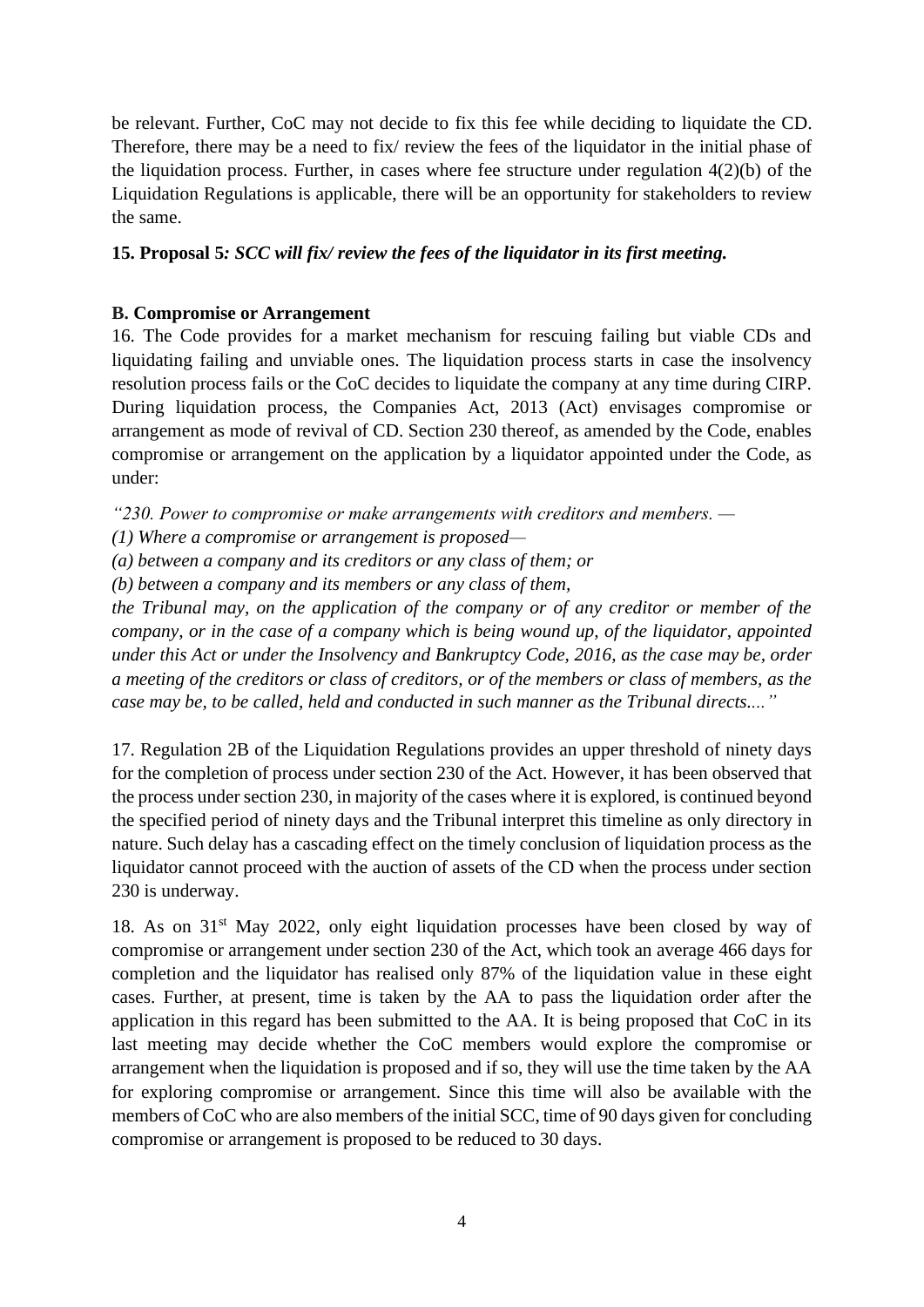**19. Proposal 6:** *It is proposed that in case COC decides during CIRP process to explore the process under section 230 of the Companies Act, 2013, the liquidator shall complete such process within thirty days from the liquidation commencement date. Regulation 39C of CIRP Regulations will be suitably amended in this regard.*

## **C. Valuation**

20. Regulation 35 of the Liquidation Regulations provides that the liquidator shall either consider the valuation as conducted during the CIRP or appoint valuers for fresh valuation if required under the circumstances, within seven days of the LCD. However, there are several problems with the present arrangement of valuation during the liquidation process:

Firstly, though the Liquidation Regulations provides that the liquidator shall consider the valuation as conducted during the CIRP and conduct fresh valuation if required under the circumstances, it has been observed the liquidators are opting for fresh valuation in majority of liquidation cases. Out of 994 cases in which liquidation value in both CIRP and liquidation process is available, in 63% cases, the fresh valuations were conducted. This may be due to the fact that the valuation conducted during the CIRP do not represent the current value of assets of the CD. However, such fresh valuation results in additional cost (in terms of appointment of valuers) and delay the liquidation process (as the conduct of auction is contingent upon value of assets arrived under the valuation, which shall act as the reserve price).

Secondly, the actual realisation from sale depends more on the marketing efforts by the liquidator, extent of market participation resulting therefrom during the auction and transparency of the process, rather than the reserve price, which only acts as benchmark for conducting auction.

21. Nevertheless, it is still imperative that an option to conduct fresh valuation with the approval of the SCC be provided to the liquidator, if he is of the opinion that such fresh valuation is required for ascertaining correct picture of value of liquidation estate of the CD. However, such an option for appointing valuers should be available without any specific timeline to provide requisite flexibility to liquidator to get valuation done anytime during the process. It is apposite to mention that such determination of fresh valuation should not delay the auction process.

**22. Proposal 7:** *In this regard, it is proposed that the liquidator shall consider the valuation report as arrived at during the CIRP for conducting auction. However, where the liquidator is of the opinion that fresh valuation is required, he shall seek advice of SCC for the same and such valuation may be considered for subsequent auctions.*

## **D. Submission of Progress Reports and SCC Minutes**

23. Regulation 15 of the Liquidation Regulations provides that the liquidator shall submit Progress Reports to the AA, within 15 days after the end of every quarter. Further, section 208(2)(d) of the Code provides that every insolvency professional (IP) shall abide by the code of conduct *"to submit a copy of the records of every proceeding before the Adjudicating Authority to the Board as well as to the insolvency professional agency of which he is a member"*. However, several liquidators do not submit copies of such records of proceeding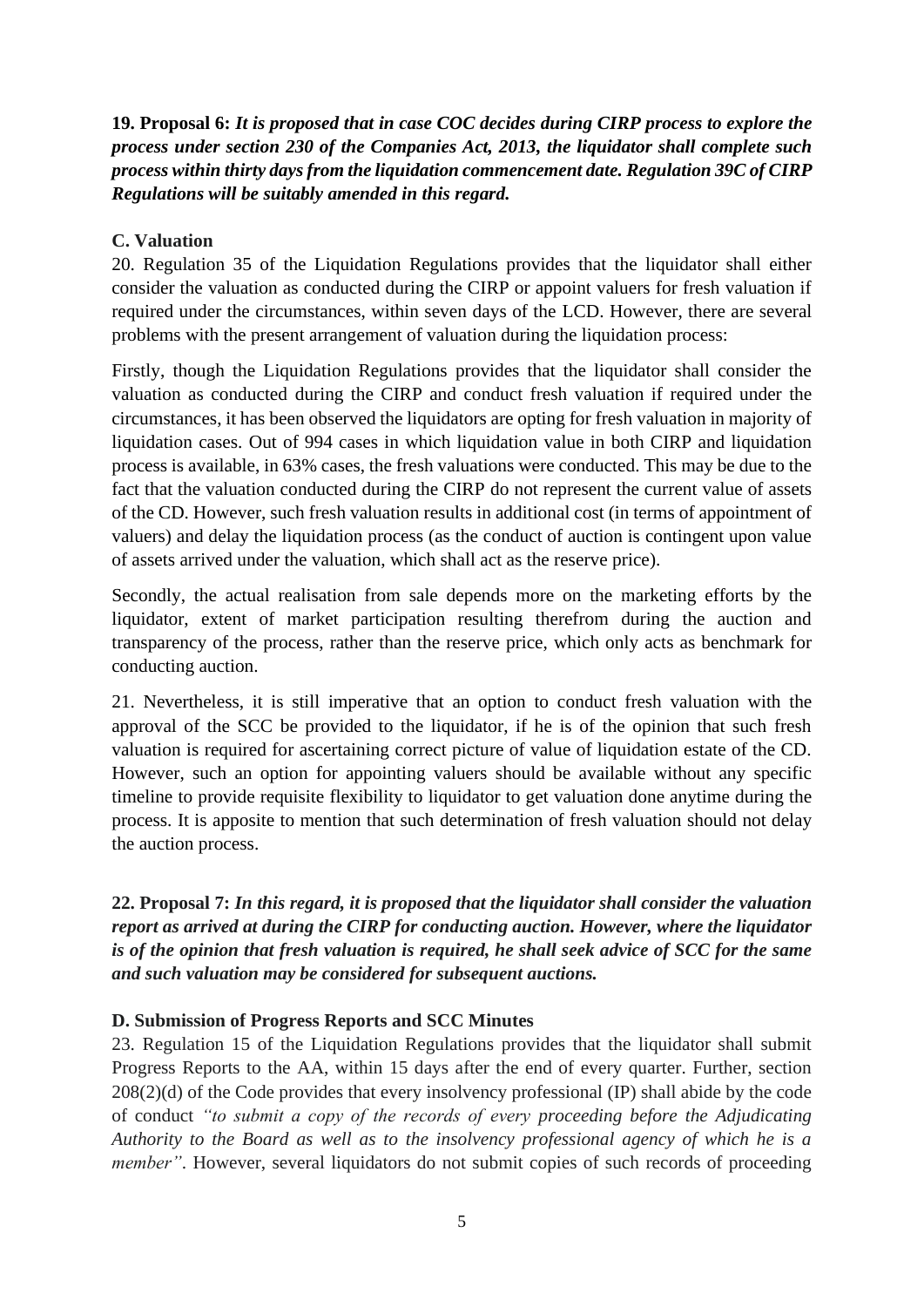filed with the AA, to the Board. Further, the Format for the progress reports have not been specified and only the broad aspects to be covered in the Report have been specified in Regulation 15.

**24. Proposal 8:** *The Liquidation Regulations may be amended to provide that the liquidator shall submit the copy of progress reports, along with the minutes of the SCC, with the Board as and when the same is filed with AA. Further, the format of Progress report, along with its contents, may be provided in detail by way of a Circular.*

## **E. Auction Framework**

# **E1: Events-based timelines of Auction**

25. Accurate value discovery plays a crucial role in matching supply and demand of stressed assets in the market, and auction is an effective mechanism for determining such value in a fair and transparent manner. Regulations 33(1) of Liquidation Regulations stipulates that the liquidator shall *ordinarily* sell the assets of the CD through an auction in the manner specified in Schedule I. Schedule I, *inter alia*, mentions detailed mechanism for auction including marketing strategy for sale of assets, terms and conditions of sale, mode of auction (electronic or physical), etc. to be adhered to by the liquidator.

26. Schedule I of the Liquidation regulations, however, does not specify any timelines from the issue of public notice of auction to date of auction. Taking unfair advantage of this regulatory gap, liquidators in some processes have conducted e-auction within an unreasonably short period of 5-6 days, despite the nature of assets requiring much larger timeframe. Such an act has limited market participation in auction leading to either failure of auction or sale of assets to a buyer, pre-identified in an unfair manner, thereby compromising transparency and fairness of the process.

| Sl. No.        | Event                                                                     | <b>Timeline</b> |
|----------------|---------------------------------------------------------------------------|-----------------|
| 1              | Public Notice of E-Auction (including availability of Process $T = 0$ day |                 |
|                | Memorandum and other relevant documents)                                  |                 |
| 2              | Submission of Eligibility Documents by Prospective Bidder Minimum 14 days |                 |
|                | (Application Form, Section 29A compliant Affidavit,                       |                 |
|                | Confidentiality Undertaking, etc.)                                        |                 |
| 3              | Declaration of Qualified Bidder by Liquidator                             | 1 to 3 days     |
| 4              | Data Room Access, Site Visits and Discussion Meeting Min. 7 days          |                 |
|                | (Access to be given only to Qualified Bidders, within one day             |                 |
|                | of such declaration)                                                      |                 |
| 5 <sup>1</sup> | Submission of Earnest Money Deposit                                       | Minimum 2 days  |
| 6              | Submission of Bids on E-auction Date                                      | $T+35$ day      |

**27. Proposal 9:** *The following events-based timelines for auction may be stipulated in Schedule I:*

*28. The foregoing timelines (which may run parallel for some events) have been proposed as minimum threshold, with the freedom to the liquidator, in consultation with SCC, to provide additional time for any event (except submission of bids which is mandated on 35th day) on the facts and circumstances of the case.*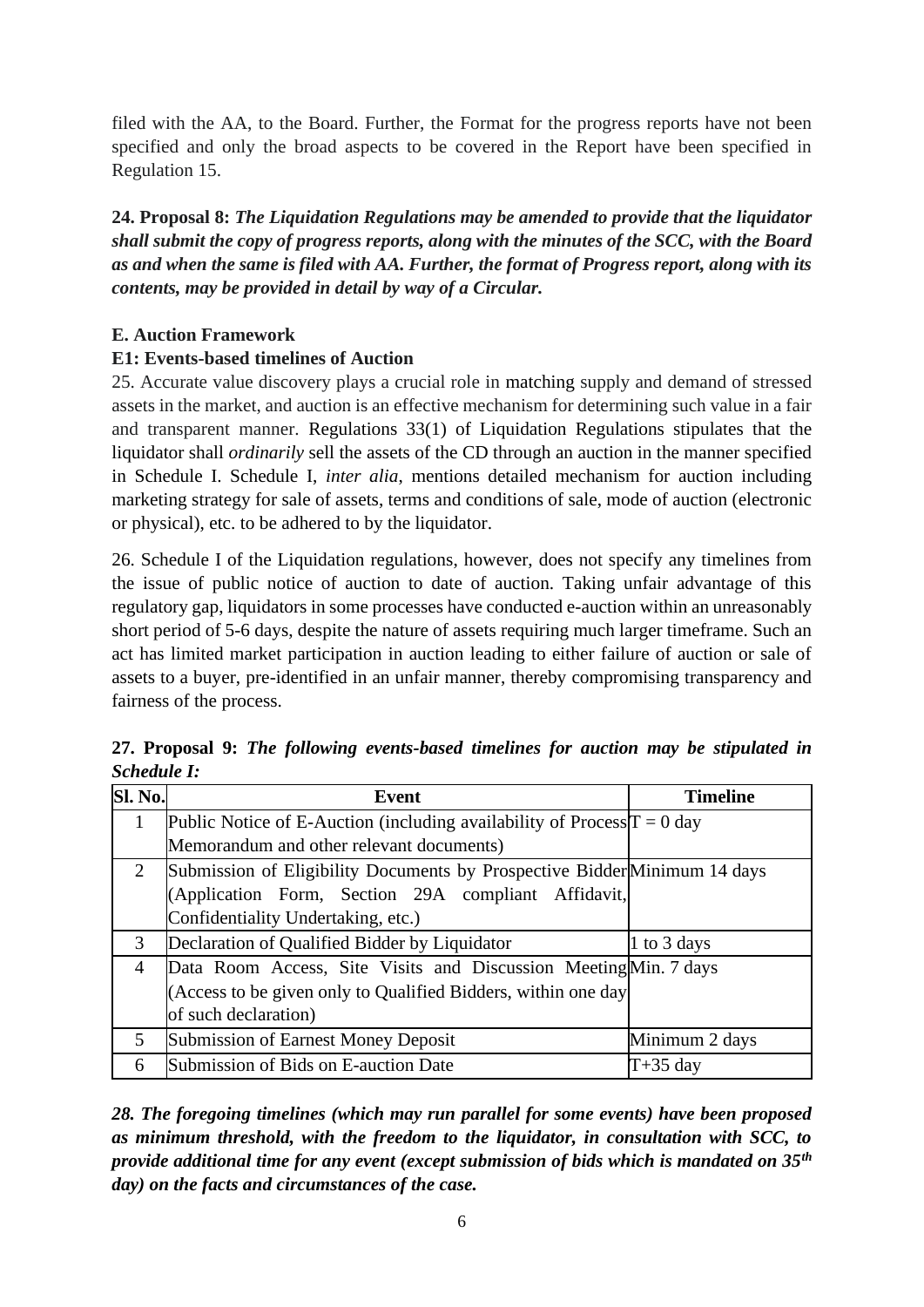*29. Further, the first auction notice, for sale of corporate debtor as a going concern or in other manner, may be issued within 45 days from LCD subject to the process of compromise or arrangement under Regulation 2B being not pending. If the first auction notice has been issued for sale of the corporate debtor as a going concern only, it is proposed that the second auction notice shall also include the possibility of selling the assets in other manner(s) though it may give an option of selling CD as a going concern as well.* 

#### **E2: Timeline for successive auction**

30. Due to the specific nature of assets (including their status as stressed assets), it often takes more than one auction to sell *all* assets of the company. However, in some cases, it has been noticed that the liquidator conducts successive auction(s0 at large interval of 3-4 months, without any reasonable ground, thereby delaying the whole liquidation process which invariably adversely impacts the realization by the stakeholders.

**31. Proposal 10:** *It is proposed that in the event of failure of an auction, the successive auction notice shall be issued within the next 15 days of a failed auction (while following the foregoing events-based timeline) unless the SCC agrees to extension of this timeline, on specific ground(s).*

## **E3: Designating Auction Portal**

32. Clause 1(7) of Schedule I of Liquidation Regulations provides that *"The liquidator shall sell the assets through an electronic auction on an online portal, if any, designated by the Board, where the interested buyers can register, bid and receive confirmation of the acceptance of their bid online.".* At present, there exist plethora of online auction platforms in the market, however, the security of information / data collected / hosted by them is not up to the desired level, and the market regularly raises questions on confidentiality and transparency of procedures followed by them.

33. The Board has empanelled two Platforms for Distressed Assets (PDAs) after carefully evaluating them on specified technical / security parameters and has mandated adherence to stringent compliance requirements at all times, but has not exclusively designated them for providing such services (as per clause 1(7) of Schedule I). Such designation would result in ensuring greater confidentiality (about bidders) and transparency in the process which shall generate greater trust amongst stakeholders in IBC ecosystem.

**34. Proposal 11:** *The Liquidation Regulations may provide that the auction platforms of PDAs as empanelled from time to time may be exclusively designated for offering auction services.*

#### **E4: Preparation of Asset Memorandum**

35. Regulation 34 of the Liquidation Regulations mandates the liquidator to prepare an asset memorandum within 75 days from LCD and only after its preparation, the sale process of assets is undertaken by the liquidator. It is observed that large amount of information which is required to be presented in the Asset Memorandum is already covered in the Information Memorandum (IM) and valuation conducted during CIRP. Further, regulation 34(5) provides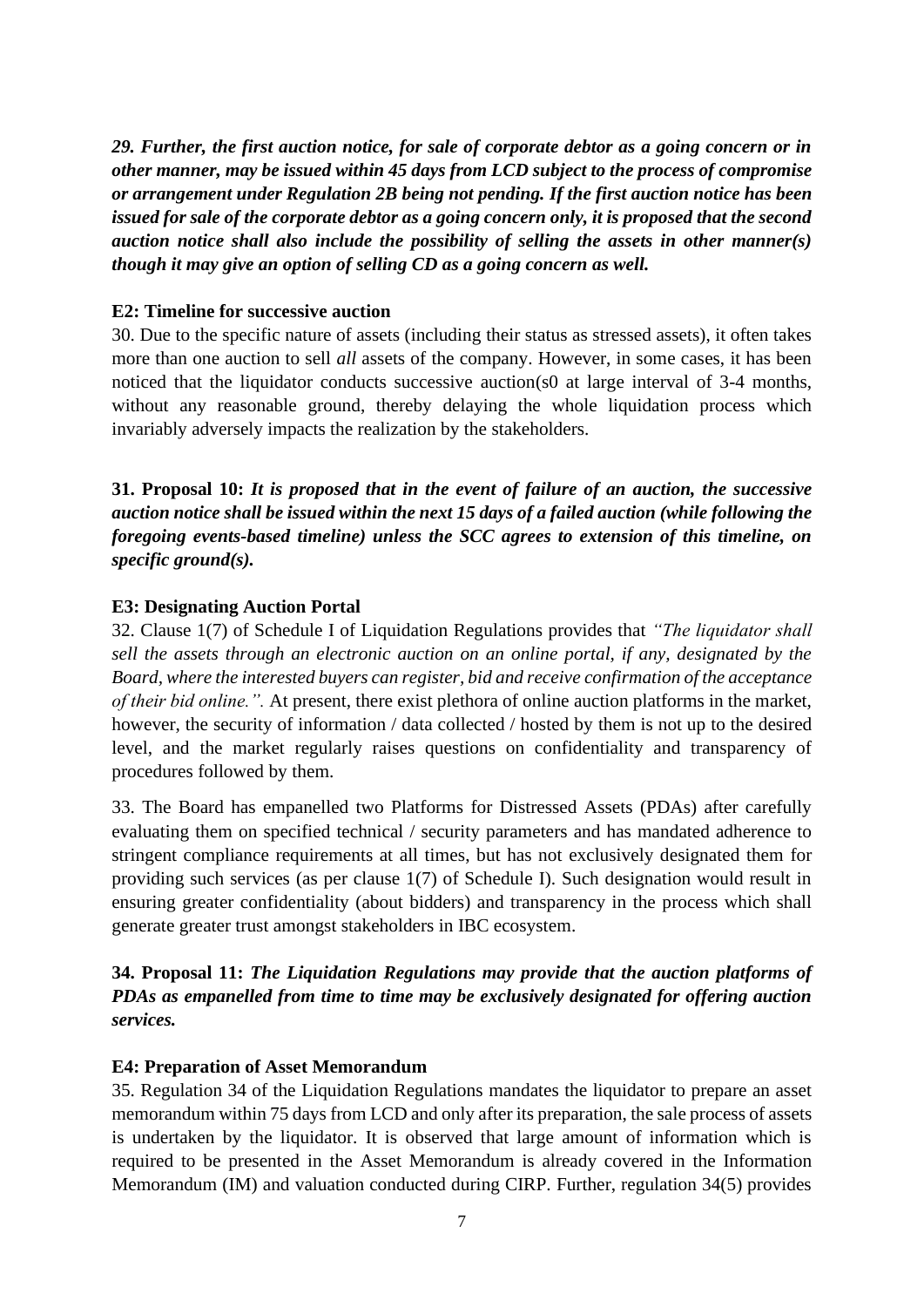that the asset memorandum shall not be accessible to any person during liquidation, unless permitted by the AA. However, it is submitted that sharing of the asset memorandum with the SCC may be permitted to arrive at better decision for sale of the assets of the CD.

**36. Proposal 12:** *The Liquidator shall use the information provided in IM and valuation conducted during CIRP for preparation of Asset Memorandum and submit the same to AA within 30 days. Further, the liquidator shall share the asset memorandum with the SCC after receiving confidentiality undertaking from the members of the SCC*.

## **F. Interim Finance availed during CIRP**

37. The Code provides that a resolution professional during CIRP may raise interim finance and such interim finance shall form part of the insolvency resolution process costs. The provision for interim finance aids the RP in resolution of the CD by providing timely and adequate financial support. The Liquidation Regulations provide that, "*interest on interim finance for a period of twelve months or for the period from the liquidation commencement date till repayment of interim finance, whichever is lower;"* shall form part of the liquidation cost. Thus, the liquidation cost covers maximum twelve months of interest on interim finance. In case the liquidation process continues for more than twelve months, the interim finance ceases to earn any interest, which acts as a strong disincentive for lenders to provide interim finance during the CIRP.

**38. Proposal 13:** *The liquidation cost shall include the interest on interim finance till the same is repaid.* 

## **G. Treatment of Avoidance Applications**

39. Regulation 44 of the Liquidation Regulations provides that the liquidator shall liquidate the corporate debtor notwithstanding pendency of any application for avoidance of transactions. Thus, the liquidation proceeding, or dissolution of the CD or closure of the process should not be held up even if the matters relating to avoidance transactions are yet to be disposed of. However, there is a need for clarity on treatment of such proceedings after the dissolution of the CD / closure of the process. This assumes importance especially after the order of High Court of Delhi in the matter of Venus Recruiters Private Limited v. Union of India.

**40. Proposal 14:** *Before filing of an application of dissolution or closure of the process by liquidator, SCC shall decide the manner in which proceedings in respect of avoidance transactions or fraudulent or wrongful trading, if any, will be pursued after closure of liquidation proceedings and the manner in which the proceeds, if any, from such proceedings shall be distributed. This decision shall be part of the final report filed before the AA.*

## **H. Claims**

41. Section 38(1) of the Code provides that, "*The liquidator shall receive or collect the claims of creditors within a period of thirty days from the date of the commencement of the liquidation process."* Further, Regulation 12 of the Liquidation Regulations provides that the liquidator shall make a public announcement calling upon stakeholders to submit their claims or update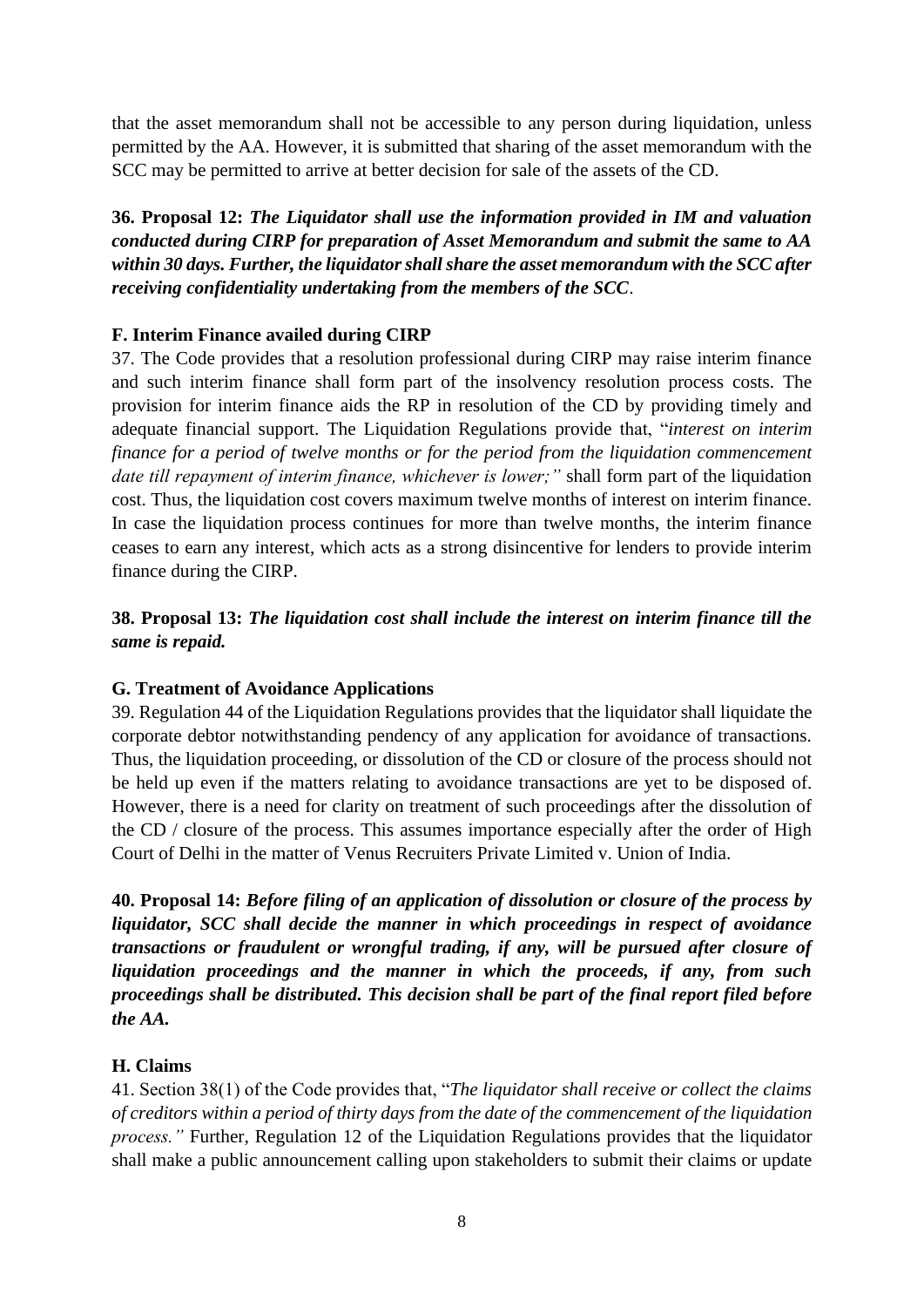their claims submitted during the CIRP, as on the LCD. Hence, under the present dispensation, there is duplication of effort in terms of invitation of fresh claims during the liquidation process.

# **42. Proposal 15:** *The liquidator shall consider the claims collated during the CIRP in respect of claimant who have not submitted their claim during liquidation.*

## **Economic Analysis**

43. The Code provides an orderly exit mechanism for an inefficient or defunct firms so as to release idle resources for efficient uses in the economy. The objective of the Code, *inter alia*, to maximize value of assets of the CD can be achieved only if the processes under the Code are completed in a time bound manner. Each 'early' action may translate into 'higher' realization for stakeholders under the Code. The proposed amendments would aid in achievement of objectives of the Code by raising the participation of creditors in the liquidation process, providing a better monitoring framework of the liquidation process and prescribing timeline framework for auction of assets, thereby, ensuring time bound disposal of assets and completion of liquidation process. The proposed amendments would also balance the interest of stakeholders.

## **Amendment Regulations**

44. A draft of the amendment regulations is given in **Annexure**.

## **Public Comments**

45. The Board accordingly solicits comments on the fifteen (15) proposals discussed above, along with the draft Insolvency and Bankruptcy Board of India (Liquidation Process) (Second Amendment) Regulations, 2022 (placed at Annexure). This is issued in pursuance to regulation 4 of the Insolvency and Bankruptcy Board of India (Mechanism for Issuing Regulations) Regulations, 2018. Comments may be submitted electronically by  $0.5<sup>th</sup>$  July 2022. For providing comments, please follow the process as under:

(i) Visit IBBI website, www.ibbi.gov.in;

(ii) Select 'Public Comments'; and then select 'Discussion paper – Liquidation Process June, 2022';

- (iii) Provide your Name, and Email ID;
- (iv) Select the stakeholder category, namely,
	- a) Corporate Debtor;
	- b) Personal Guarantor to a Corporate Debtor;
	- c) Proprietorship firm;
	- d) Partnership firm;
	- e) Creditor to a Corporate Debtor;
	- f) Insolvency Professional;
	- g) Insolvency Professional Agency;
	- h) Insolvency Professional Entity;
	- i) Academics;
	- j) Investor; or
	- k) Others.

(v) Select the kind of comments you wish to make, namely,

a) General Comments; or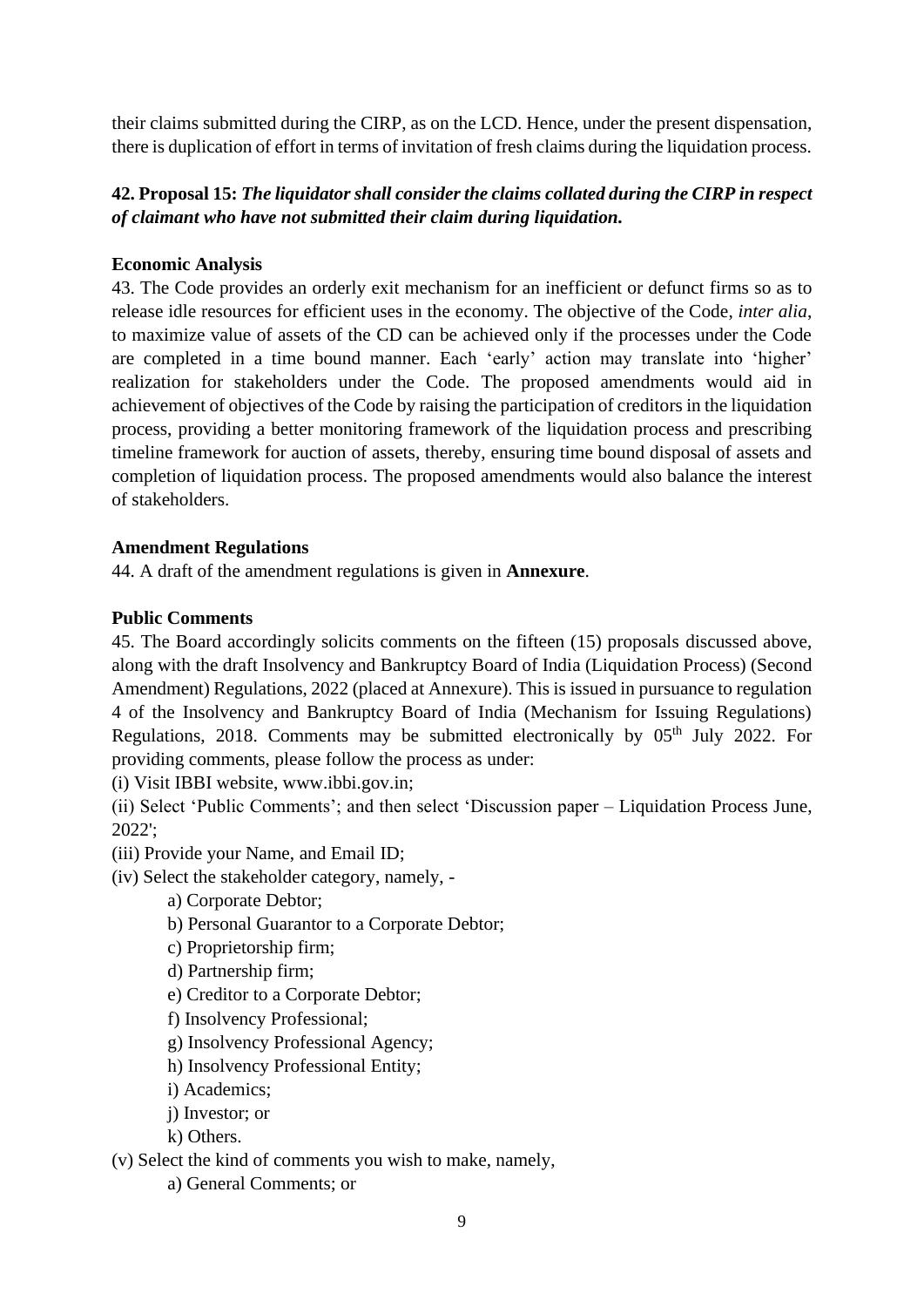b) Specific Comments.

(vi) If you have selected 'General Comments', please select one of the following options:

a) Inconsistency, if any, between the provisions within the regulations (intra regulations);

b) Inconsistency, if any, between the provisions in different regulations (inter regulations);

c) Inconsistency, if any, between the provisions in the regulations with those in the rules;

d) Inconsistency, if any, between the provisions in the regulations with those in the Code;

e) Inconsistency, if any, between the provisions in the regulations with those in any other law;

f) Any difficulty in implementation of any of the provisions in the regulations; and

g) Any provision that should have been provided in the regulations, but has not been provided; or

h) Any provision that has been provided in the regulations but should not have been provided.

And then write comments under the selected option.

(vii) If you have selected 'Specific Comments', please select para/regulation number and then sub-para/sub-regulation number and write comments under the selected para/sub-para or regulation/sub-regulation number.

(viii) You can make comments on more than one para/sub-para or regulation / sub-regulation number, by clicking on **More Comments** and repeating the process outlined above from point 45 (v) onwards.

(ix) Click 'Submit', if you have no more comments to make.

\*\*\*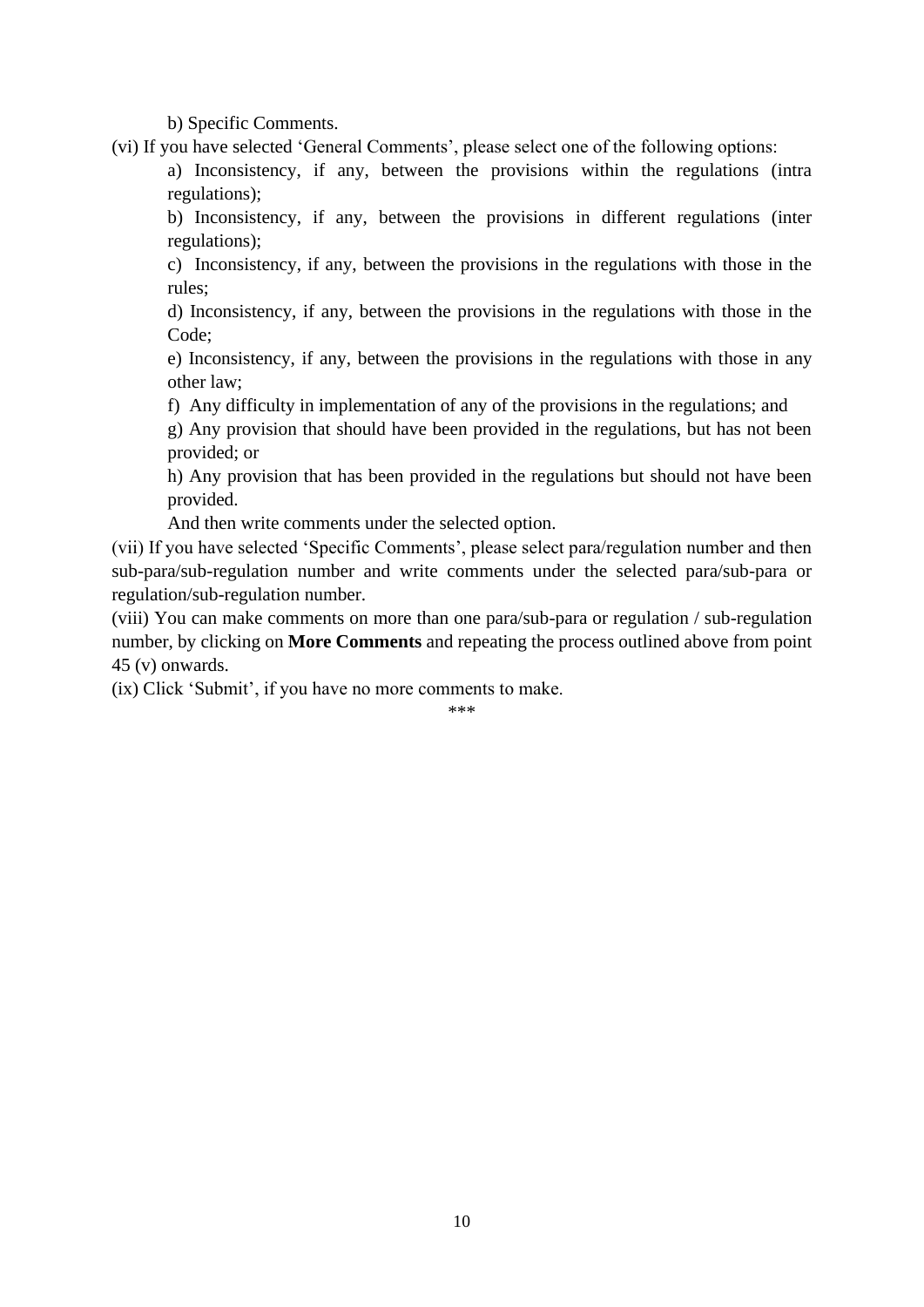#### **Annexure**

# **THE GAZETTE OF INDIA EXTRAORDINARY PART III, SECTION 4 PUBLISHED BY AUTHORITY NEW DELHI, XX JUNE, 2022**

## **INSOLVENCY AND BANKRUPTCY BOARD OF INDIA NOTIFICATION** New Delhi, the XX June**, 2022**

#### **Insolvency and Bankruptcy Board of India (Liquidation Process) (Second Amendment) Regulations, 2022**

**No. IBBI/2020-21/GN/REG084.-** In exercise of the powers conferred by clause (t) of subsection (1) of section 196 read with section 240 of the Insolvency and Bankruptcy Code, 2016 (31 of 2016), the Insolvency and Bankruptcy Board of India hereby makes the following regulations further to amend the Insolvency and Bankruptcy Board of India (Liquidation Process) Regulations, 2016, namely: -

1. (1) These Regulations may be called the Insolvency and Bankruptcy Board of India (Liquidation Process) (Second Amendment) Regulations, 2022.

(2) They shall come into force on the date of their publication in the Official Gazette.

2. In the Insolvency and Bankruptcy Board of India (Liquidation Process) Regulations, 2016 (hereinafter referred to as 'the principal regulations'), in regulation 2, in sub-regulation (1), in clause (ea), for sub-clause (vi), the following sub-clause shall be substituted, namely:- "(vi) interest on interim finance"

3. In the principal regulations, in regulation 2B,

(i) for sub-regulation (1) the following sub-regulation shall be substituted, namely:-

"(1) Where under Regulation 39C of the IBBI (Insolvency Resolution Process for Corporate Persons) Regulations, 2016, a compromise or arrangement is proposed under section 230 of the Companies Act, 2013 (18 of 2013), it shall be completed within thirty days of the order of liquidation under section 33.

Provided that a person, who is not eligible under the Code to submit a resolution plan for insolvency resolution of the corporate debtor, shall not be a party in any manner to such compromise or arrangement.

(ii) in sub-regulation (2), for the word "ninety" the word "thirty" shall be substituted.

4. In the principal regulations, in regulation 12, in sub-regulation (2), the following proviso shall be inserted, namely:-

"Provided the liquidator shall consider any claim collated during the corporate insolvency resolution process but not submitted during the liquidation process.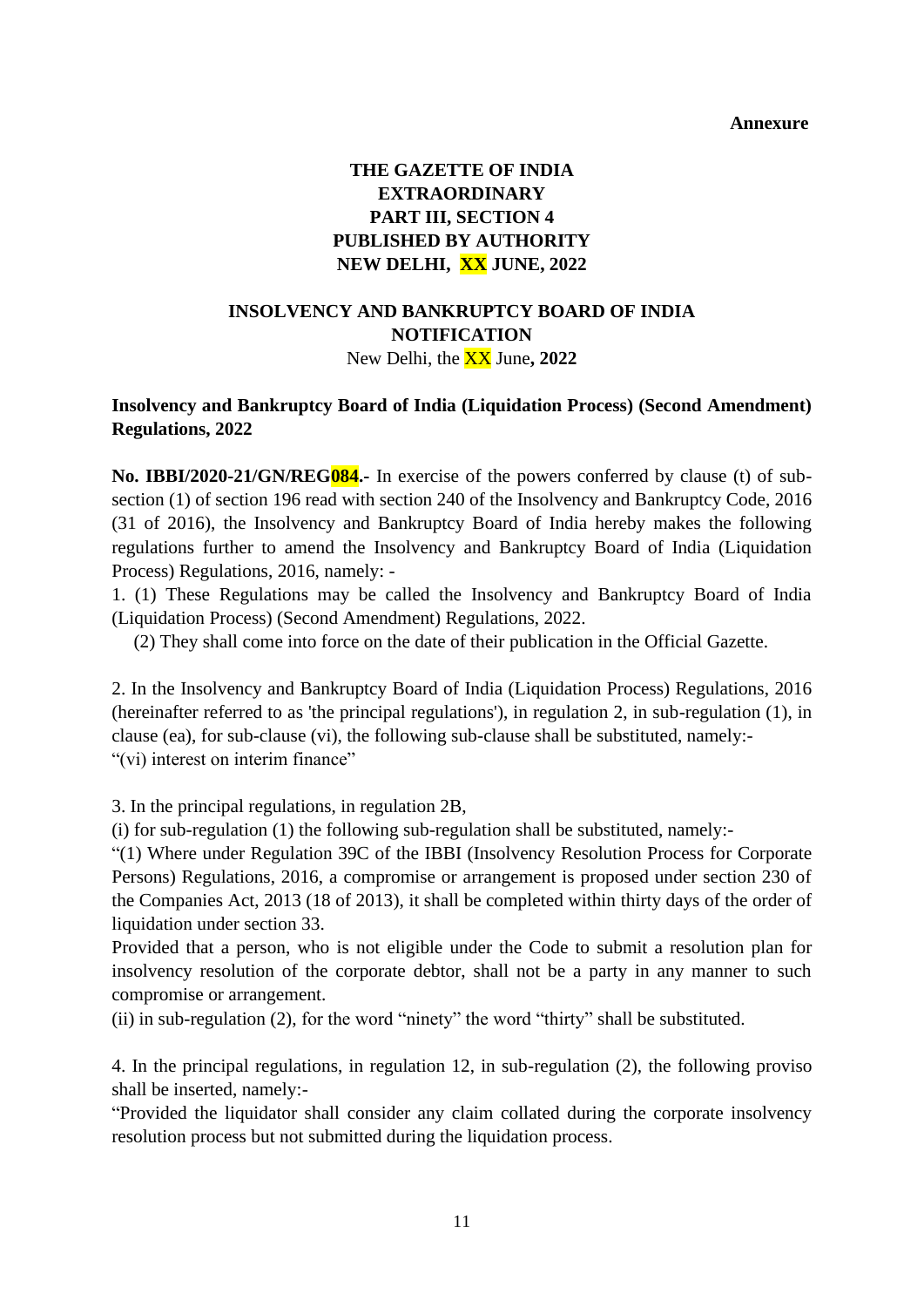5. In the principal regulations, in regulation 15, in sub-regulation (1), after the words "Adjudicating Authority" the words "and the Board" shall be inserted.

6. In the principal regulations, in regulation 21A, for sub-regulation (1), the following subregulation shall be substituted, namely:-

"(1) A secured creditor shall inform the liquidator of its decision to relinquish its security interest to the liquidation estate or realise its security interest within seven days from the liquidation commencement date or in the first meeting of the consultation committee, whichever is later:

Provided that, where a secured creditor does not intimate its decision within seven days from the liquidation commencement date or in the first meeting of the consultation committee, whichever is later, the assets covered under the security interest shall be presumed to be part of the liquidation estate."

7. In the principal regulations, for regulation 30, the following regulations shall be substituted, namely:-

"The liquidator shall verify the claims submitted within thirty days from the last date for receipt of claims and any claim collated during the corporate insolvency resolution process but not submitted during the liquidation process and may either admit or reject the claim, in whole or in part, as the case may be."

8. In the principal regulations, in regulation 31A,

(i) for sub-regulation (1), the following sub-regulation shall be substituted, namely:-

(1) The liquidator shall constitute a consultation committee within sixty days from the liquidation commencement date, based on the list of stakeholders prepared under regulation 31, to advise him on matters relating to-

(a) remuneration of professionals appointed under regulation 7;

(b) sale under regulation 32, including manner of sale, pre-bid qualifications, reserve price,

amount of earnest money deposit, and marketing strategy;

(c) review fees of the liquidator

(ii) after sub-regulation (1), the following sub-regulation shall be inserted, namely:-

"(1A) The committee of creditors under section 21 shall function as the consultation committee with same voting rights till its constitution under sub-regulation (1).

Provided the directors, partners and one representative of operational creditors, as referred in sub-section (3) of section 24, may attend the meetings, but shall not have any right to vote in such meetings"

(iii) for sub-regulation (2), the following sub-regulation shall be substituted, namely:-

"(2) The voting share of members of the consultation committee under sub-regulation (1) shall be proportionate to the share of payments they will receive in terms of Section 53 against their admitted claim during liquidation if the liquidation value is taken as the proceeds for sale.

Provided a secured creditor who has not relinquished their security interests under section 52 shall not be part of the consultation committee under regulation  $(1)$  or  $(1A)$ , as the case may be.

Provided further, the representatives of stakeholders not having voting share in the consultation committee may attend the meetings, but shall not have any right to vote in such meetings"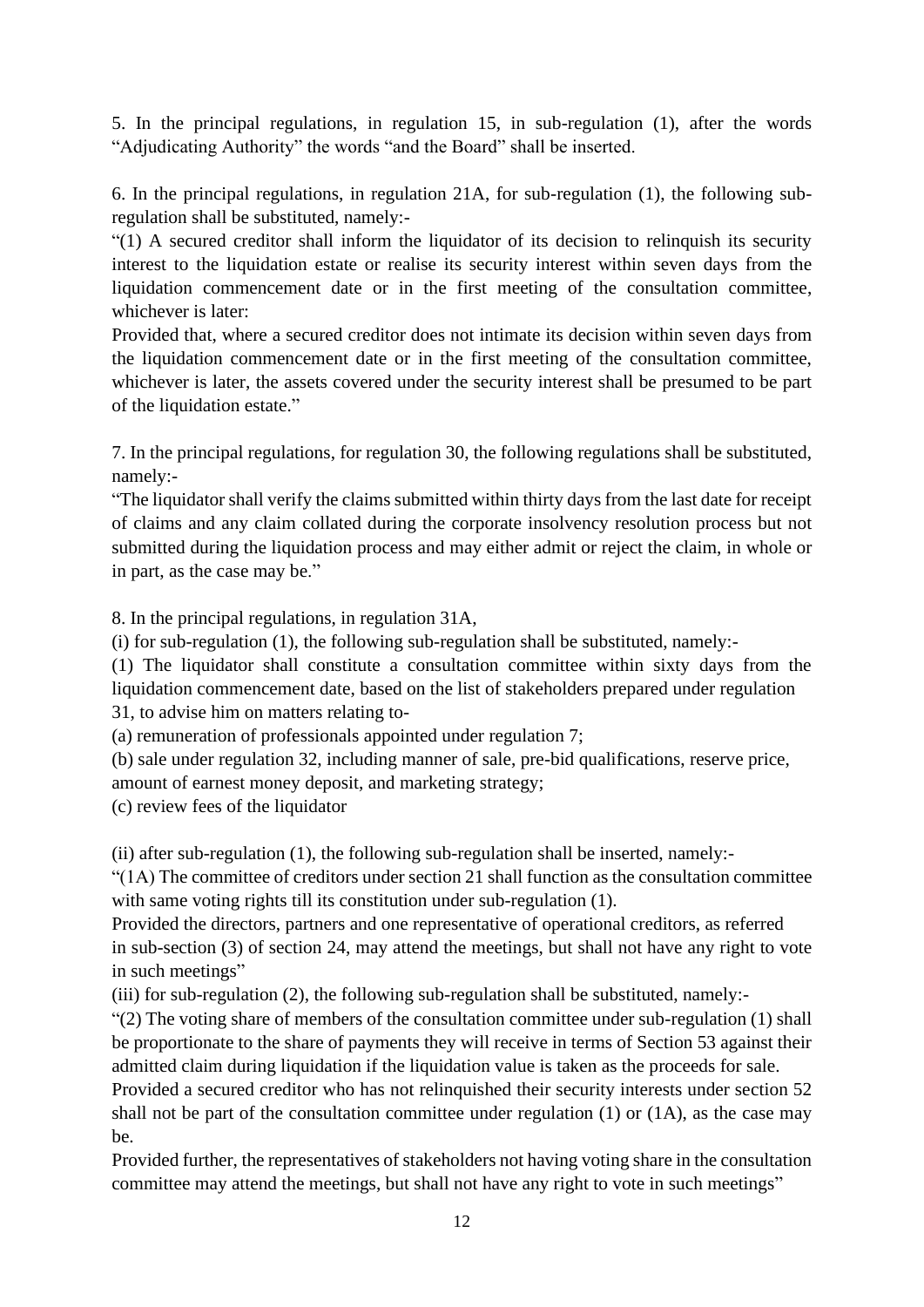(iv) for sub-regulation (3), the following sub-regulation shall be substituted, namely:-

(3) The liquidator may facilitate the stakeholders of each class namely financial creditors in a class, workmen, employees, government departments, other operational creditors, shareholders, to nominate their representative for participation in the consultation committee.

(v) for sub-regulation (4), the following sub-regulation shall be substituted, namely:- "(4) the representative under sub-regulation (3) shall cast his vote on behalf of all the stakeholders he represents in accordance with the decision taken by a vote of more than fifty per cent of the voting share of the stakeholders he represents, who have cast their vote."

(vi) for sub-regulation (6), the following sub-regulation shall be substituted, namely:-

(6) The liquidator shall convene first meeting of the consultation committee within seven days of the liquidation commencement date and shall convene a meeting when a request is received from at least thirty three percent of members of the consultation committee.

(vii) in sub-regulation (10), in the proviso, for the words "mention it in the next progress report" the words "submit the records relating to the said decision, to the Adjudicating Authority and the Board within five days of the said decision and mention it in the next progress report"

(viii) after sub-regulation (10), the following sub-regulation shall be inserted, namely:-

(11) The consultation committee may, by a majority vote of not less sixty-six per cent, present and voting, propose to replace the liquidator and shall file an application before the Adjudicating Authority for appointment of the proposed liquidator.

8. In the principal regulations, in regulation 32A, for sub-regulation (4), the following subregulation shall be substituted, namely:-

"The liquidator shall be permitted to sell exclusively under clause (f) of regulation 32 only at the first auction"

9. In the principal regulations, in regulation 34,

(i) for sub-regulation (1), the following sub-regulation shall be substituted, namely:-

"(1) Within thirty days from the liquidation commencement date, the liquidator shall prepare an asset memorandum based on the information memorandum prepared under section 29 with suitable modifications"

(ii) for sub-regulation (5), the following sub-regulation shall be substituted, namely:-

"(5) The liquidator shall share the asset memorandum to the members of the consultation committee having voting rights after receiving an undertaking from each member to the effect that such member shall maintain confidentiality of the information and shall not use such information to cause an undue gain or undue loss to itself or any other person."

10. In the principal regulations, in regulation 35, for the sub-regulation (2), the following subregulation shall be substituted, namely:-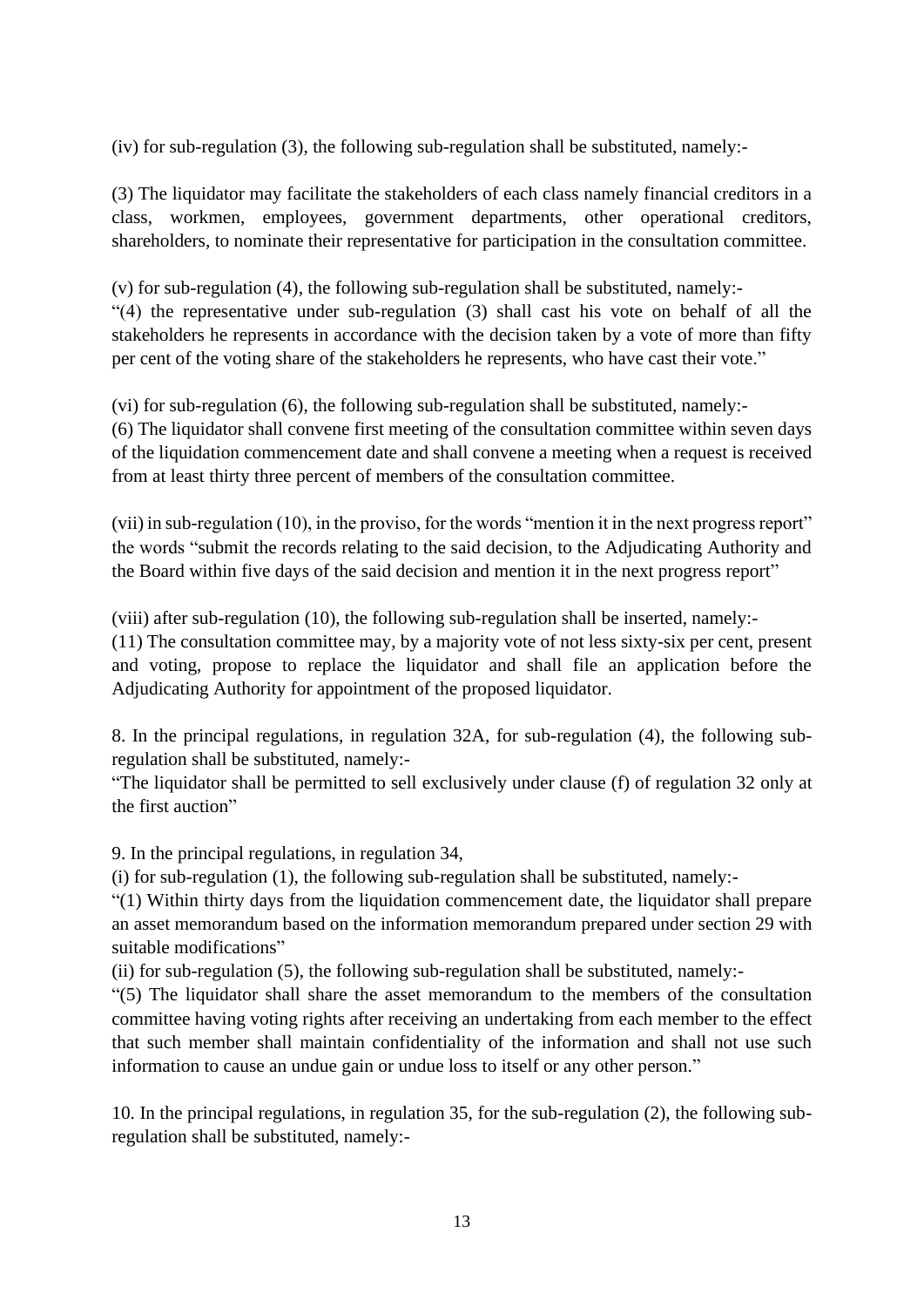"(2) Where the liquidator is of the opinion that fresh valuation is required, he shall, with the advise of the consultation committee, appoint two registered valuers to determine the realisable value of the assets or businesses under clauses (a) to (f) of regulation 32 of the corporate debtor: Provided that the following persons shall not be appointed as registered valuers, namely: -

(a) a relative of the liquidator;

(b) a related party of the corporate debtor;

(c) an auditor of the corporate debtor at any time during the five years preceding the insolvency commencement date; or

(d) a partner or director of the insolvency professional entity of which the liquidator is a partner or director."

11. In the principal regulations, in regulation (44), the proviso shall be omitted.

12. In the principal regulations, in regulation (44), the following regulation shall be inserted, namely:-

## **"(44A) Treatment of avoidance of transaction**

The liquidator shall, in the application filed under sub-regulation (3) of regulation 45, provide for the manner in which proceedings in respect of avoidance transactions, if any, under Chapter III or fraudulent or wrongful trading under Chapter VI of Part II of the Code, will be pursued after the dissolution or closure of liquidation process and the manner in which the proceeds, if any, from such proceedings shall be distributed.

13. In the principal regulations, in Schedule I, in Para (1),

(i) after clause (1), the following clause shall be inserted, namely:-

(1A) Subject to regulation 2B, the liquidator shall issue a public notice of an auction for sale under regulation 32 within forty-five days from the liquidation commencement date and shall conduct next auction in case of failure of auction within fifteen days from the last failed auction unless the consultation committee agrees to extend the timeline for reason to be recorded in writing.

(1B) The liquidator shall complete the auction process within thirty-five days from the issue of public notice for auction.

(1C) Subject to clause (1B), the liquidator shall provide at least fourteen days from issue of public notice for submission of eligibility documents by prospective bidder.

(1D) Subject to clause (1B), the liquidator shall declare qualified bidder within three days of submission of eligibility documents by prospective bidder.

(1E) Subject to clause (1B), the liquidator shall provide to qualified bidder at least seven days, for inspection or due diligence of assets under auction, from declaration of qualified bidder.

(1F) Subject to clause (1B), the liquidator shall provide at least two days, from inspection or due diligence of assets under auction, for submission of earnest money deposit by prospective qualified bidder.

(ii) for clause (7), the following clause shall be substituted, namely:-

(7) The liquidator shall sell the assets through an electronic auction on a Platform for Distressed Assets as empanelled by the Board from time to time.